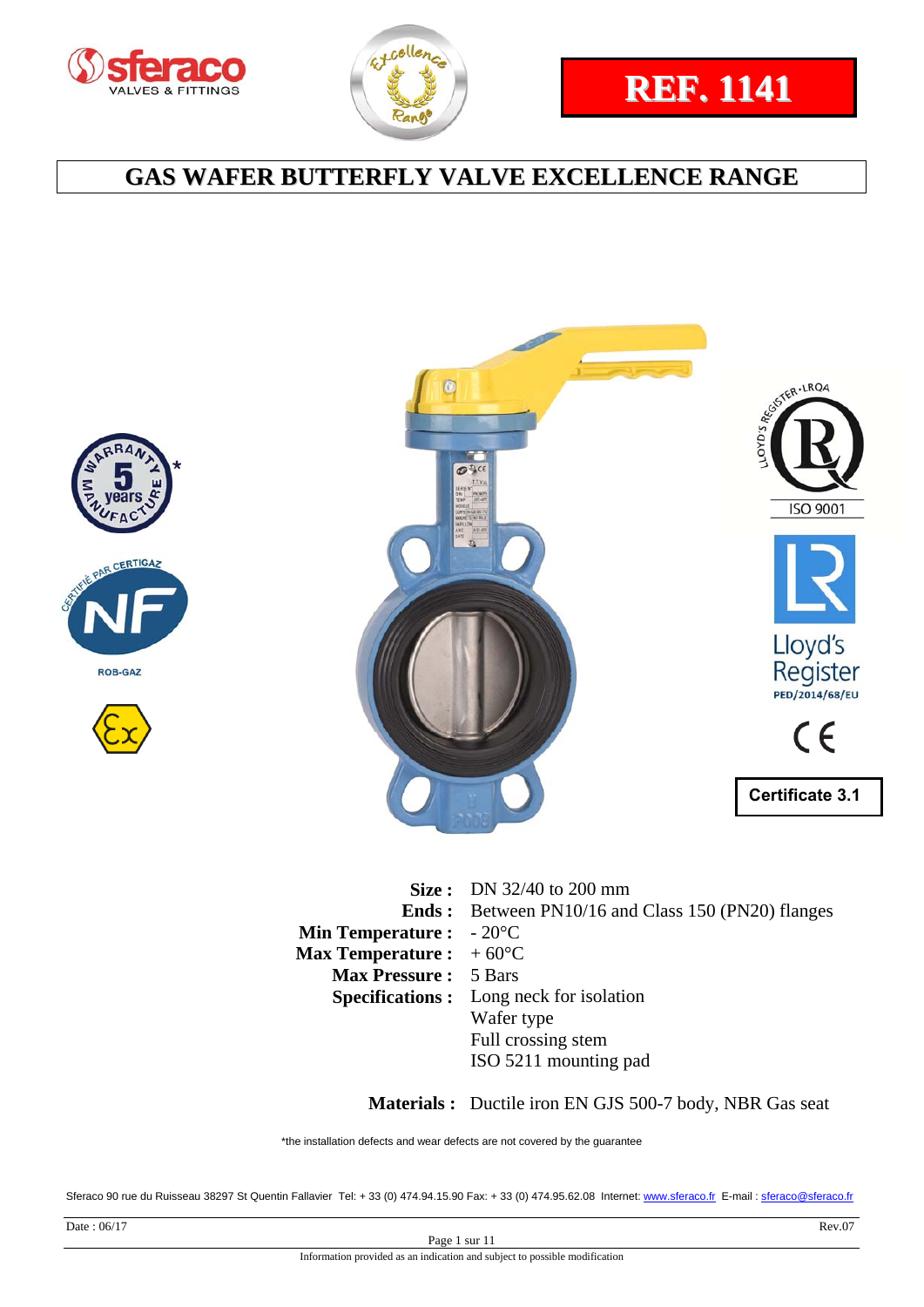



# **REF. 1141**

## **GAS WAFER BUTTERFLY VALVE EXCELLENCE RANGE**

#### *SPECIFICATIONS :*

- Long neck for isolation
- ISO 5211 mounting pad
- Wafer type
- Between flanges PN10/16 from DN32/40 to 200 and Class 150 (PN20) from DN40 to 200
- **NF ROBGAZ certificate**
- Full crossing stem
- Removable NBR Gas seat
- Stainless steel disc up to DN100 included and ductile iron disc epoxy coated +/- 40 µ from DN125 to 200
- 9 positions lever with locking device
- Rilsan coated body color RAL 5024 , 250-300 microns thickness

#### *USE :*

- Fluids : Gas
- Min and max Temperature Ts : 20°C to + 60°C
- Max Pressure Ps : 5 bars (MOP 5 class)

#### *RANGE :*

With lever from DN 32/40 to DN 200

#### *ENDS :*

Between flanges PN10/16 from DN32/40 to 200 and Class 150 (PN20) from DN40 to 200

#### *TORQUE VALUES ( in Nm with safety coefficient of 30 % included ) at 10 Bars :*

| <b>DN</b>   | 32/40 |    |    | 80 | 100 | 125 | 150 | 200 |
|-------------|-------|----|----|----|-----|-----|-----|-----|
| Torque (Nm) |       | 10 | 14 | 18 | 31  | 59  | 93  | 206 |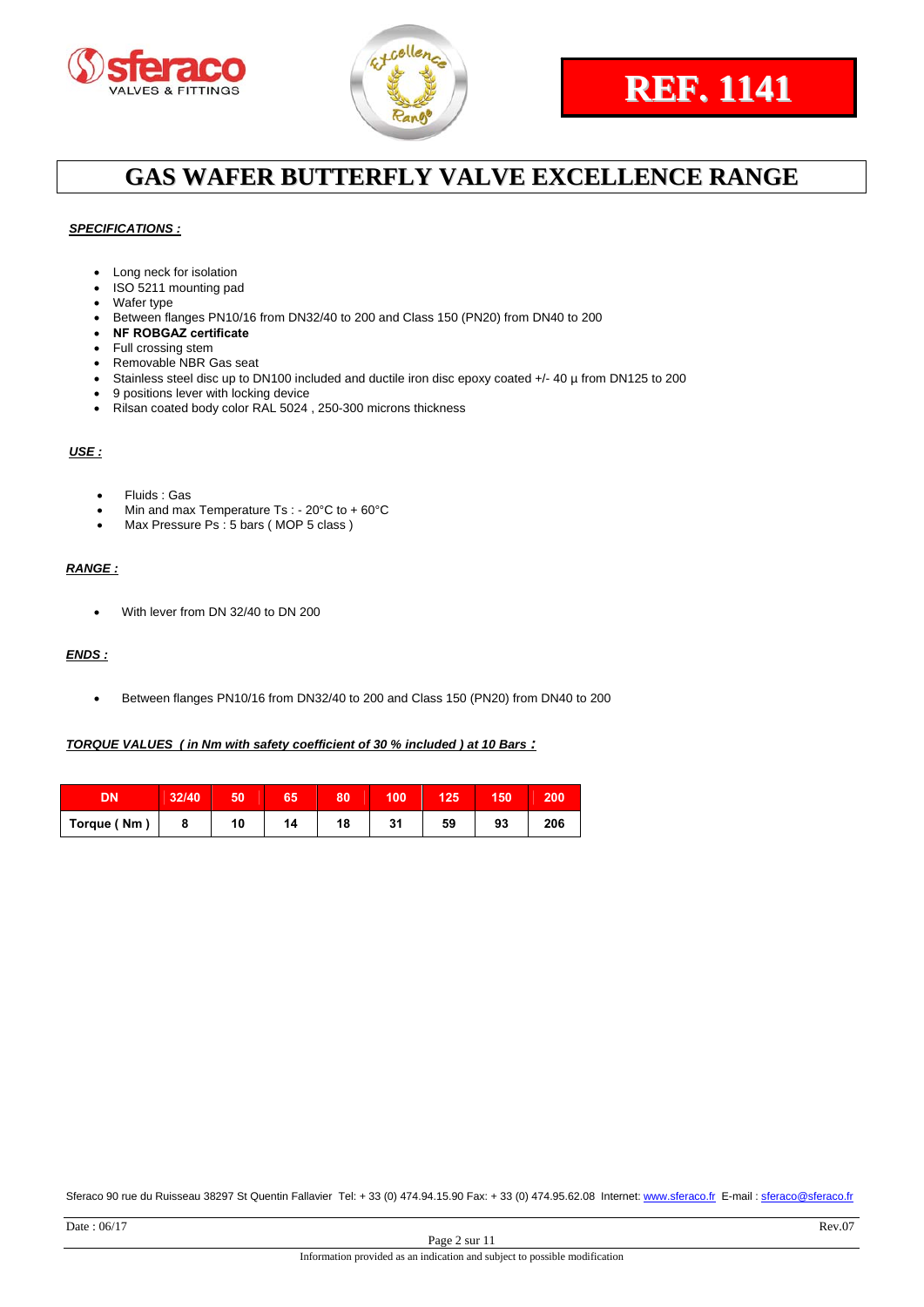



#### *FLOW COEFFICIENT Kv ( m3 / h ) :*

| <b>DN</b> | <b>Opening Angle</b> |                |            |              |            |            |              |            |            |  |  |
|-----------|----------------------|----------------|------------|--------------|------------|------------|--------------|------------|------------|--|--|
|           | $10^{\circ}$         | $20^\circ$     | $30^\circ$ | $40^{\circ}$ | $50^\circ$ | $60^\circ$ | $70^{\circ}$ | $80^\circ$ | $90^\circ$ |  |  |
| $32 - 40$ | 3                    | 5              | 10         | 16           | 22         | 31         | 36           | 36         | 36         |  |  |
| 50        | 3                    | $\overline{ }$ | 15         | 33           | 44         | 48         | 54           | 54         | 54         |  |  |
| 65        | 6                    | 10             | 21         | 40           | 57         | 86         | 102          | 102        | 102        |  |  |
| 80        |                      | 16             | 37         | 56           | 84         | 182        | 246          | 246        | 246        |  |  |
| 100       | 9                    | 22             | 51         | 88           | 134        | 187        | 255          | 336        | 336        |  |  |
| 125       | 21                   | 33             | 91         | 153          | 232        | 331        | 468          | 560        | 560        |  |  |
| 150       | 45                   | 69             | 149        | 281          | 302        | 597        | 822          | 1015       | 1072       |  |  |
| 200       | 55                   | 131            | 254        | 420          | 631        | 904        | 1388         | 1758       | 1758       |  |  |

#### *HEAD LOSS CALCULATIONS :*

**∆p = ( Q / Kv )² x SG** 

**Q : flow in m³/h** 

**∆p : Head loss in bar** 

**SG : Specific gravity (= 1 for water)** 

**Kv : Volume of water in m³/h, that will flow through a given restriction or valve opening with a pressure drop of 1 bar at 20ºC)** 

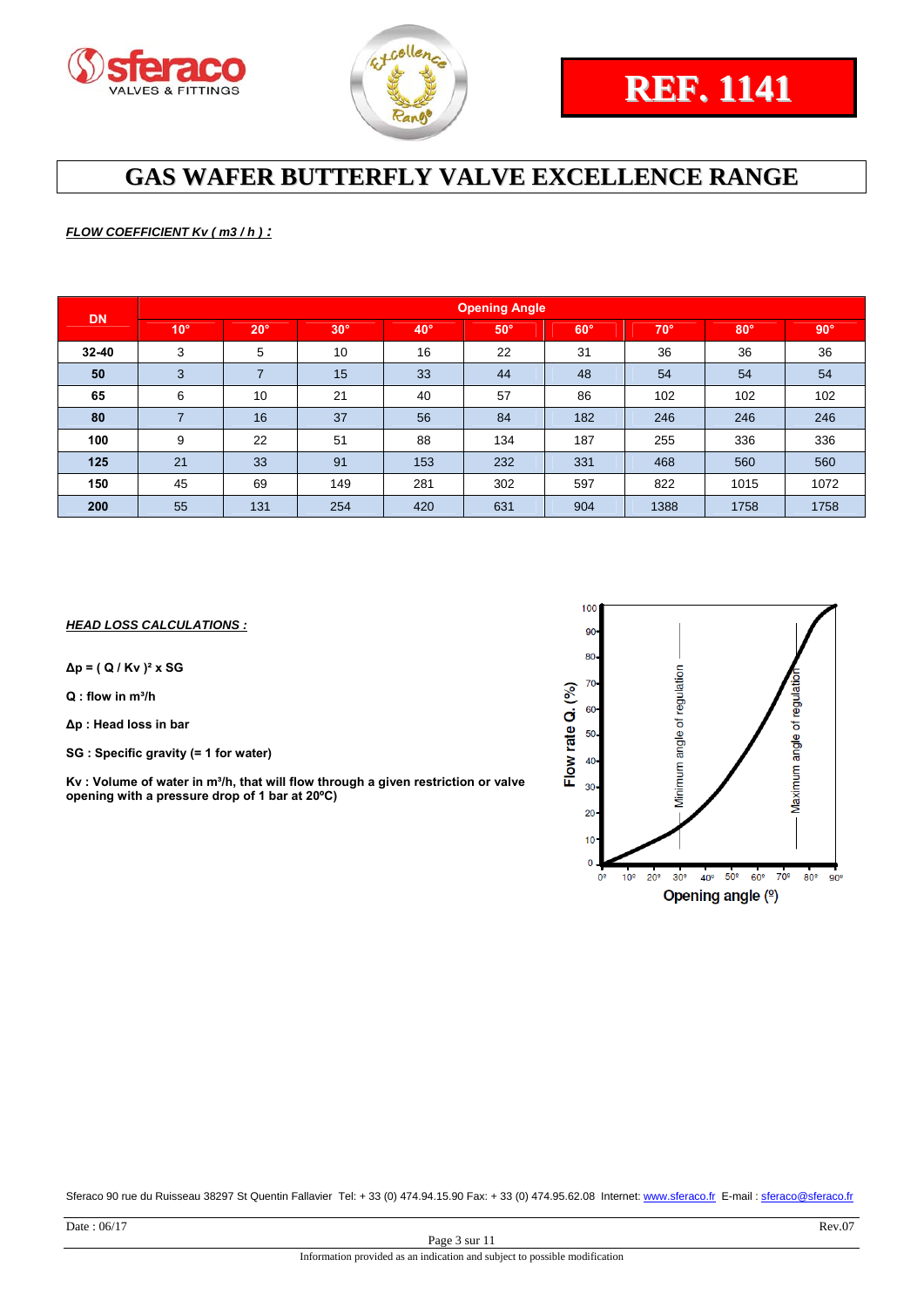





*MATERIALS :* 



| <b>Item</b>    | <b>Designation</b>                          | <b>Materials</b>                                                            |  |  |  |  |
|----------------|---------------------------------------------|-----------------------------------------------------------------------------|--|--|--|--|
| 1              | Body                                        | Ductile iron EN GJS-500-7 rilsan coated color RAL 5024, 250-300 µ thickness |  |  |  |  |
| 2              | Disc DN40-100                               | ASTM A351 CF8M                                                              |  |  |  |  |
| 2              | EN GJS 500-7 epoxy coated<br>Disc DN125-200 |                                                                             |  |  |  |  |
| 3              | Seat                                        | NBR for Gas                                                                 |  |  |  |  |
| 4              | Stem                                        | <b>AISI 420</b>                                                             |  |  |  |  |
| 5              | O ring                                      | <b>NBR</b>                                                                  |  |  |  |  |
| 6              | Ring                                        | Steel                                                                       |  |  |  |  |
| $\overline{7}$ | Circlips                                    | <b>Steel</b>                                                                |  |  |  |  |
| 8              | Plate                                       | Aluminium                                                                   |  |  |  |  |
| 9              | Plate screw                                 | 5.6                                                                         |  |  |  |  |
| 10             | Washer                                      | <b>Steel</b>                                                                |  |  |  |  |
|                | Lever                                       | Aluminium ADC10 with epoxy painting 50µ thickness                           |  |  |  |  |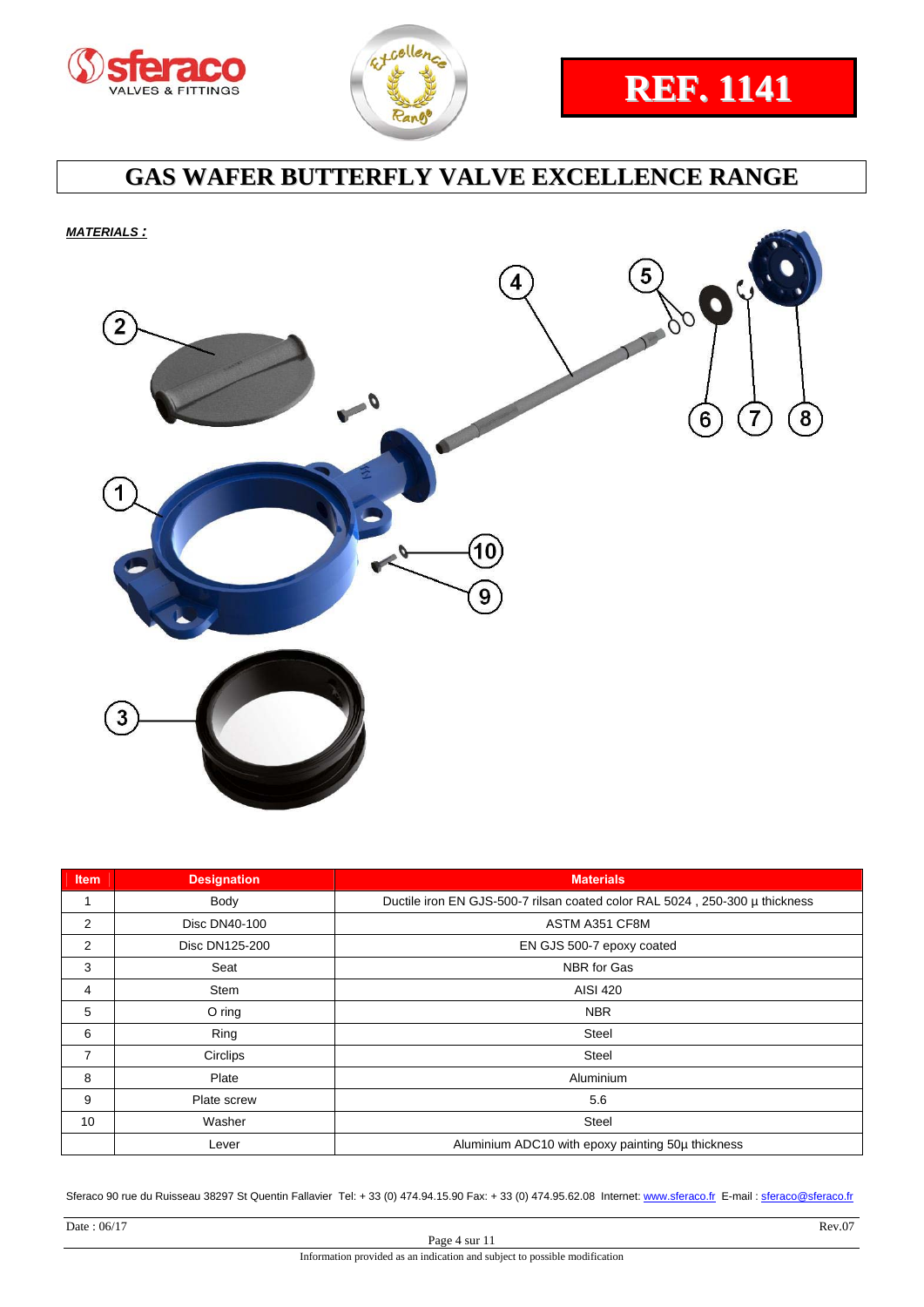



# **REF. 1141**

## **GAS WAFER BUTTERFLY VALVE EXCELLENCE RANGE**

### *SIZE ( in mm ) :*



| <b>DN</b>   | 32/40 | 50   | 65  | 80  | 100 | 125 | 150 | 200  |
|-------------|-------|------|-----|-----|-----|-----|-----|------|
| A           | 206   | 228  | 248 | 265 | 298 | 331 | 349 | 430  |
| B           | 140   | 156  | 161 | 169 | 187 | 206 | 215 | 255  |
| Ø De        | 82    | 102  | 119 | 135 | 155 | 185 | 208 | 270  |
| Е           | 33    | 43   | 46  | 46  | 52  | 56  | 56  | 60   |
| ØF          | 9.5   | 9.5  | 12  | 14  | 14  | 17  | 17  | 21   |
| Weight (Kg) | 2.46  | 3.66 | 4.4 | 4.6 | 6   | 7.6 | 9.2 | 14.7 |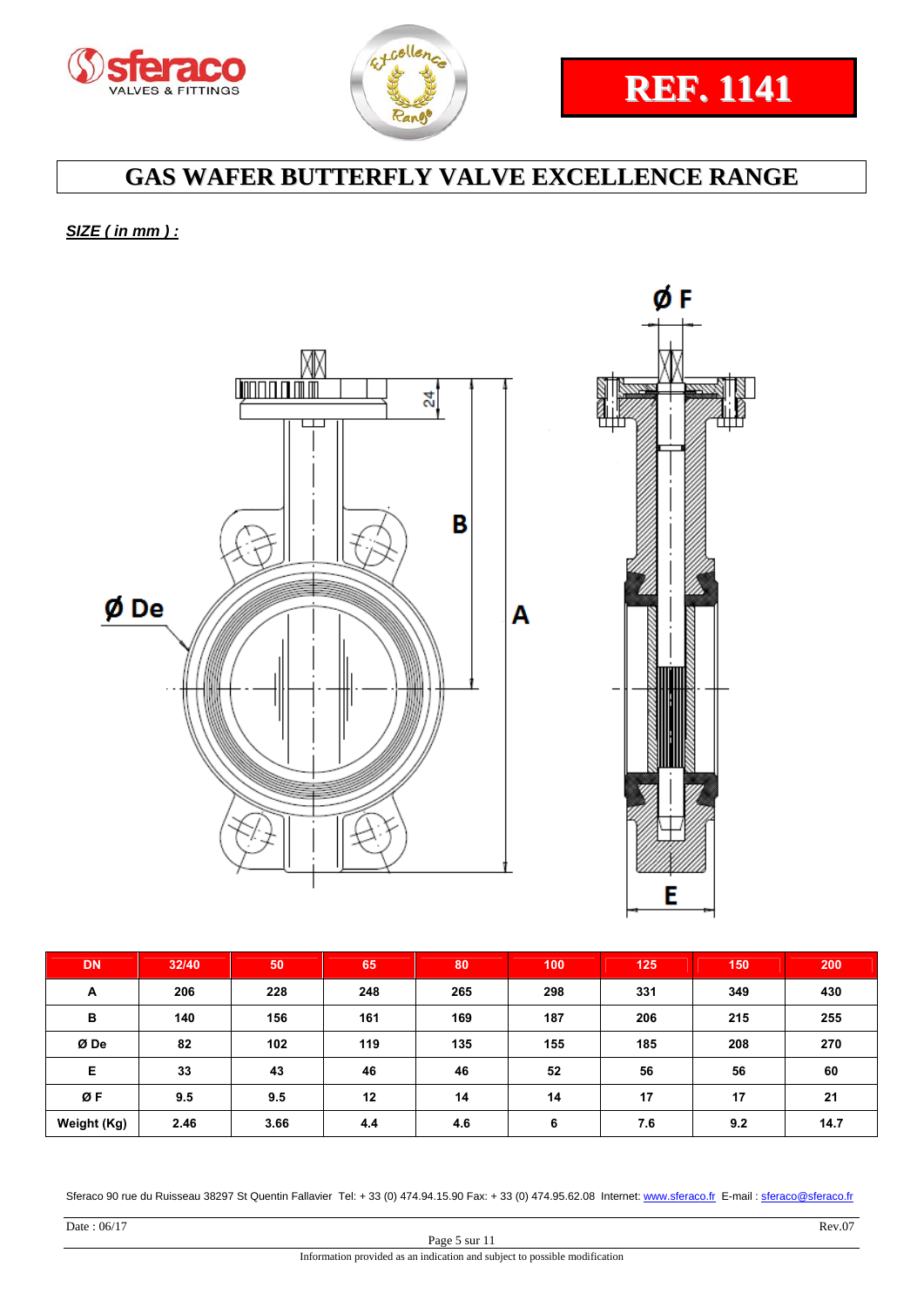



*LEVERS SIZE ( in mm ) :* 



| <b>DN</b> | 32-100 | 125-200 |
|-----------|--------|---------|
| Е         | 205    | 330     |
| н         | 57     | 70      |
| ØΡ        | 88     | 105     |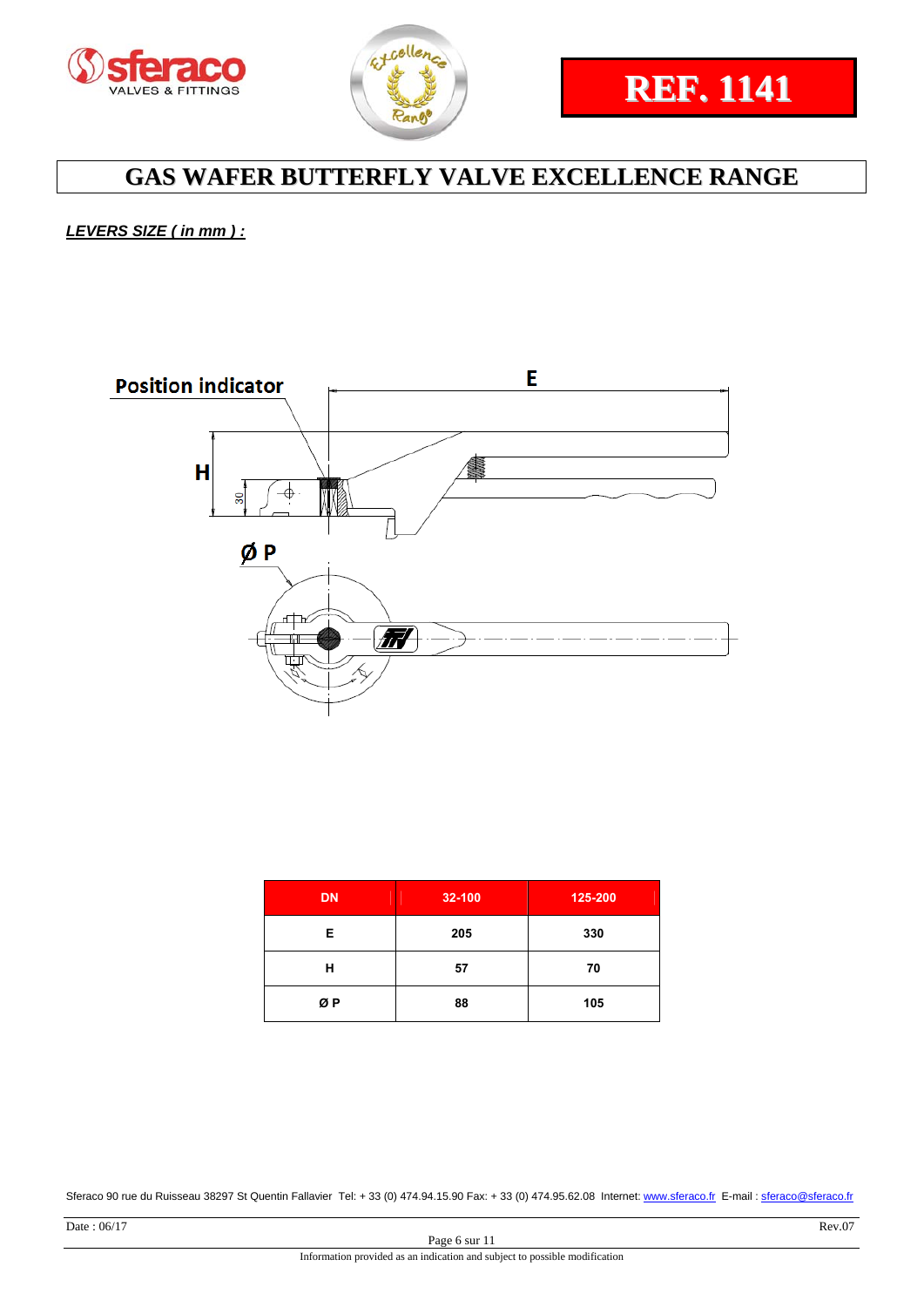



### *DISC AND NECK SIZE ( in mm ) :*



| <b>DN</b>      | 32/40 | 50   | 65  | 80 | 100 | 125  | 150  | 200 |
|----------------|-------|------|-----|----|-----|------|------|-----|
| E <sub>1</sub> | 23    | 24.5 | 46  | 65 | 85  | 109  | 136  | 188 |
| E <sub>2</sub> | 3.5   | 3.5  | 9.5 | 17 | 24  | 33.5 | 45.5 | 69  |
| H <sub>6</sub> | 76    | 82   | 80  | 80 | 88  | 93   | 89   | 99  |
| Ø T mini       | 26    | 27.5 | 49  | 68 | 88  | 112  | 139  | 191 |
| ØP             | 40    | 50   | 65  | 80 | 100 | 123  | 147  | 198 |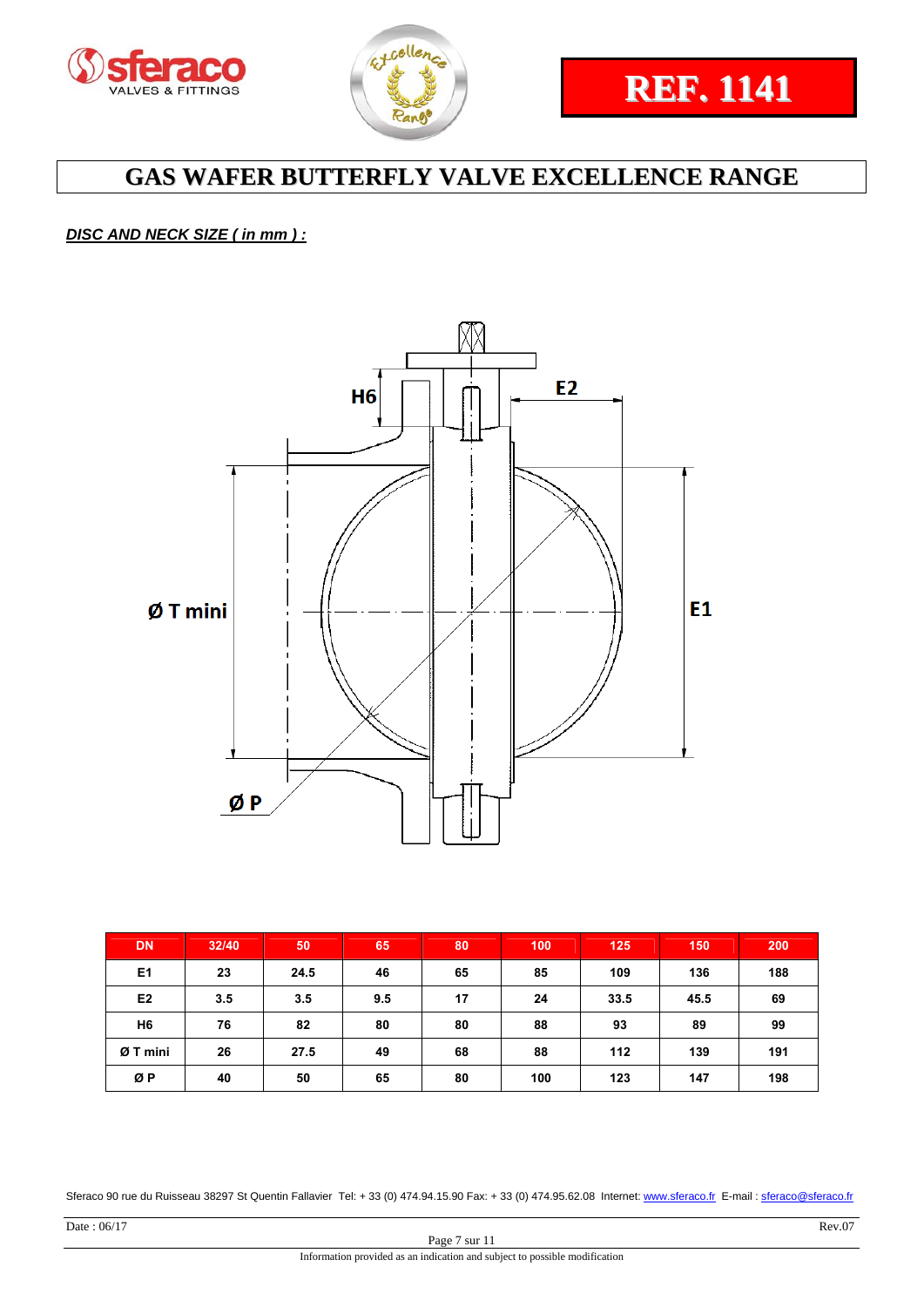



### *ISO MOUNTING PAD AND STEM SIZE ( in mm ) :*



### **(\*) : Only from DN32 to DN100**

| <b>DN</b>   | 32/40        | 50           | 65               | 80           | 100          | 125          | 150          | 200          |
|-------------|--------------|--------------|------------------|--------------|--------------|--------------|--------------|--------------|
| H4          | 14           | 14           | 16               | 16           | 20           | 20           | 20           | 24           |
| C           | 8            | 8            | 9                | 11           | 11           | 14           | 14           | 17           |
| ØK          | 70           | 70           | 70               | 70           | 70           | 70           | 70           | 70           |
| <b>ISO</b>  | <b>F07</b>   | <b>F07</b>   | F <sub>0</sub> 7 | <b>F07</b>   | <b>F07</b>   | <b>F07</b>   | <b>F07</b>   | <b>F07</b>   |
| N x Ø Z     | $4 \times 9$ | $4 \times 9$ | $4 \times 9$     | $4 \times 9$ | $4 \times 9$ | $4 \times 9$ | $4 \times 9$ | $4 \times 9$ |
| ØK1         | 50           | 50           | 50               | 50           | 50           | ۰            | ٠            | ۰            |
| <b>ISO1</b> | <b>F05</b>   | <b>F05</b>   | <b>F05</b>       | <b>F05</b>   | <b>F05</b>   | ۰            | ۰            | ۰            |
| N x Ø Z1    | 4x7          | 4x7          | 4x7              | 4x7          | 4x7          | ۰            | ٠            |              |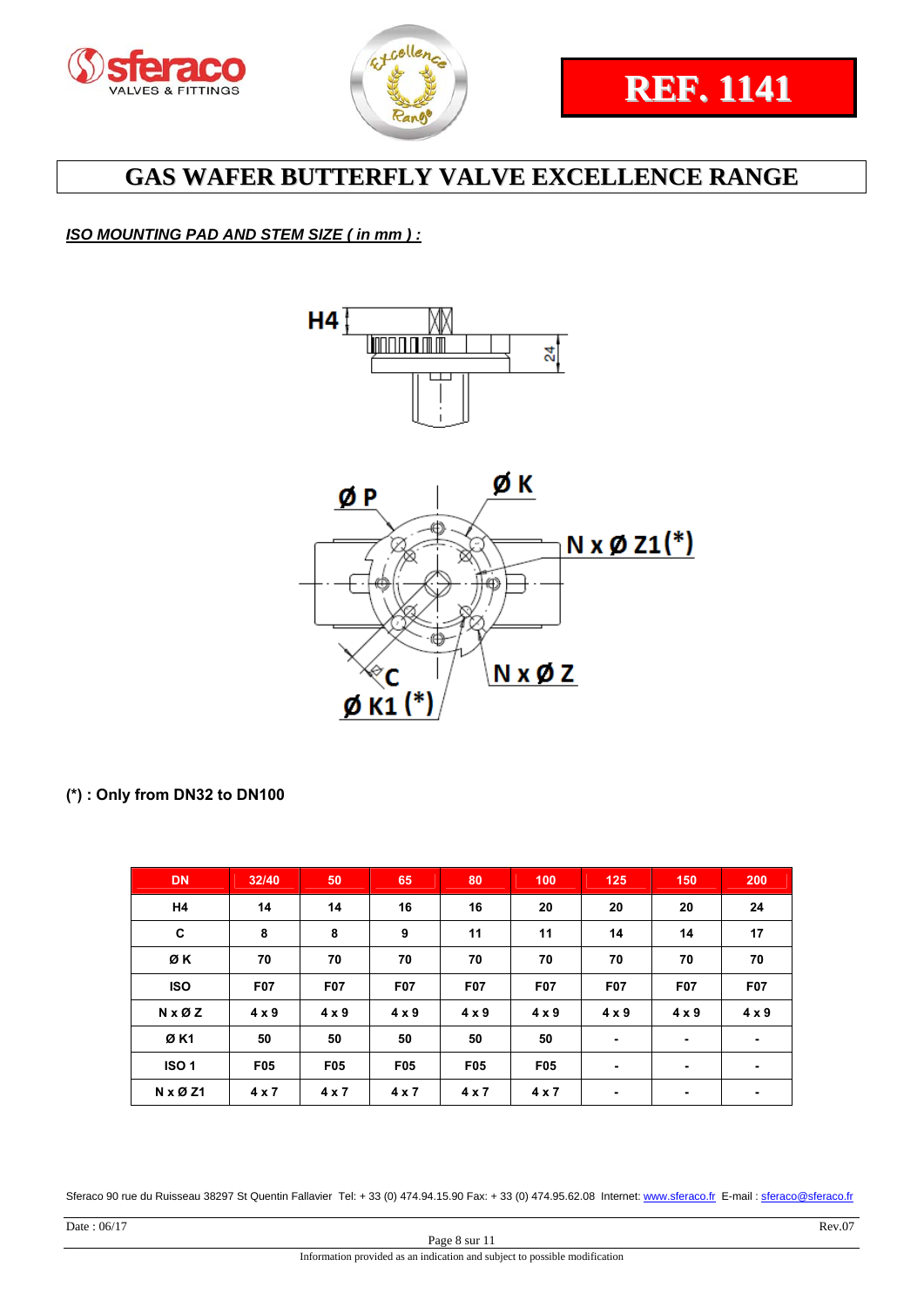



### *BETWEEN FLANGES SIZE ( in mm ) :*



|             | $DN$ (mm)       | 32    | 40    | 50              | 65    | 80             | 100             | 125   | 150             | 200             |
|-------------|-----------------|-------|-------|-----------------|-------|----------------|-----------------|-------|-----------------|-----------------|
|             | $NPS$ ( $\lq$ ) | 1"1/4 | 1"1/2 | 2 <sup>ii</sup> | 2"1/2 | 3 <sup>u</sup> | 4 <sup>ii</sup> | 5"    | 6 <sup>ii</sup> | 8 <sup>ii</sup> |
| <b>PN10</b> | ØG              | 100   | 110   | 125             | 145   | 160            | 180             | 210   | 240             | 295             |
|             | ØT              | 18    | 18    | 18              | 18    | 18             | 18              | 18    | 23              | 23              |
| <b>PN16</b> | ØG              | 100   | 110   | 125             | 145   | 160            | 180             | 210   | 240             | 295             |
|             | ØТ              | 18    | 18    | 18              | 18    | 18             | 18              | 18    | 23              | 23              |
| Class 150   | ØG              | 88.9  | 98.5  | 120.6           | 139.7 | 152.4          | 190.5           | 215.9 | 241.3           | 298.5           |
|             | ØТ              | 16    | 16    | 19              | 19    | 19             | 19              | 23    | 23              | 23              |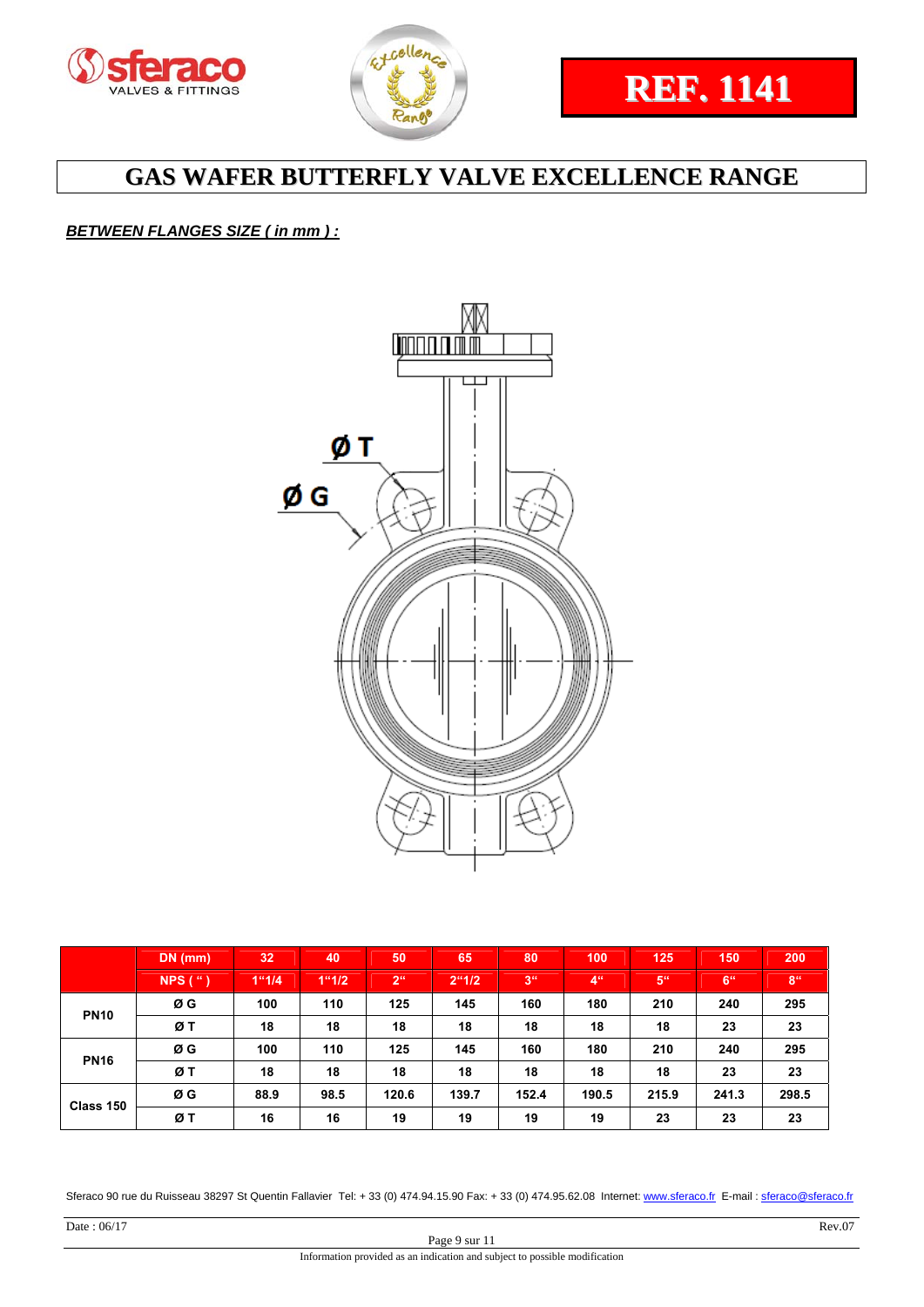



#### *STANDARDS :*

- Fabrication according to ISO 9001:2008
- DIRECTIVE 2014/68/EU : CE N° 0038 Risk Category III module H
- Certificate 3.1 on request
- Pressure tests according to ISO 5208, rate A
- Between PN10/16 flanges according to EN 1092-1
- ISO 5211 mounting pad
- Length according to ISO 5752 short series 20, EN 558 series 20 ( NF 29305 ),BS 5155 Wafer short/medium, DIN 3202 part 3, series K1
- ATEX Group II Category 2 G/2D Zone 1 & 21 Zone 2 &22 ( optional marking )
- **Certificate NF ROBGAZ N° ROB 064-R5 according to NF EN 13774 & NF EN 549**

**ADVICE :** Our opinion and our advice are not guaranteed and SFERACO shall not be liable for the consequences of damages. The customer must check the right choice of the products with the real service conditions.

### **INSTALLATION INSTRUCTIONS**

#### **GENERAL GUIDELINES :**

- Ensure that the valves to be used are appropriate for the conditions of the installation (type of fluid,pressure and temperature).
- Be sure to have enough valves to be able to isolate the sections of piping as well as the appropriate equipment for maintenance and repair.
- Ensure that the valves to be installed are of correct strenght to be able to support the capacity of their usage.
- **Installation of all circuits should ensure that their function can be automatically tested on a regular basis (at least two times a year).**

#### **INSTALLATION INSTRUCTIONS :**

- **Before installing the valves,clean and remove any objects from the pipes** (in particular bits of sealing and metal) which could obstruct and block the valves.
- **Ensure that both connecting pipes either side of the valve (upstream and downstream) are aligned (if they're not,the valves may not work correctly).**
- **Make sure that the two sections of the pipe (upstream and downstream) match,the valve unit will not absorb any gaps.Any distortions in the pipes may affect the thightness of the connection,the working of the valve and can even cause a rupture.**To be sure,place the kit in position to ensure the assembling will work.